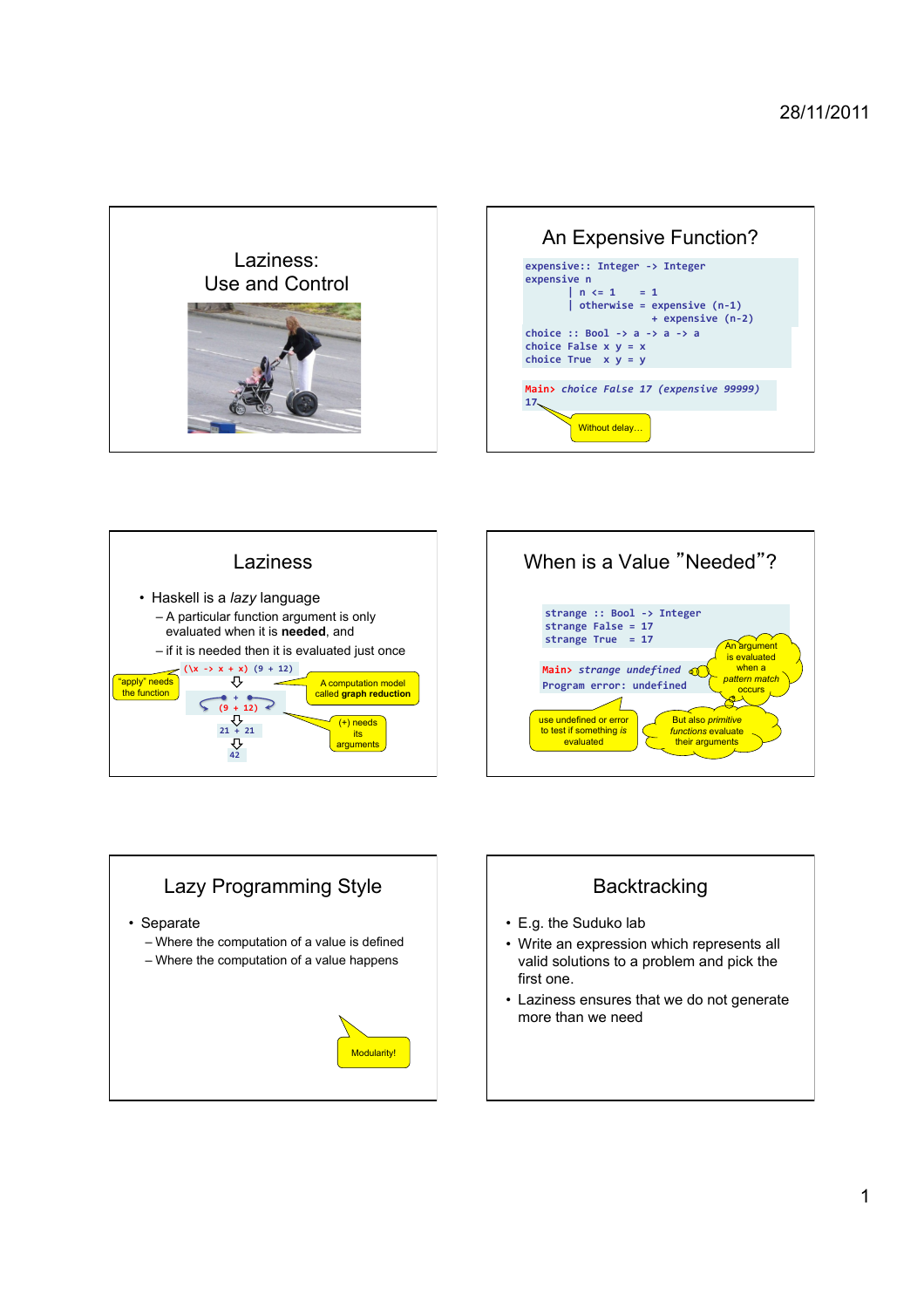| At Most Once? |                                                                                                                                                    |  |  |
|---------------|----------------------------------------------------------------------------------------------------------------------------------------------------|--|--|
|               | $apa :: Integer -> Integer$<br>apa $x = (f x)^2 + f x + 1$<br>6 <sup>^2</sup> evaluated once but<br>f (36) is evaluated twice<br>Main> apa $(6^2)$ |  |  |
|               | bepa :: Integer -> Integer -> Integer<br>bepa $x y = f 17 + x + y$<br>Main> bepa $1 2 + b$ epa 3 4                                                 |  |  |
|               | $\cdots$<br>f 17 is<br>Quiz: How to<br>evaluated<br>avoid<br>twice<br>recomputation?                                                               |  |  |







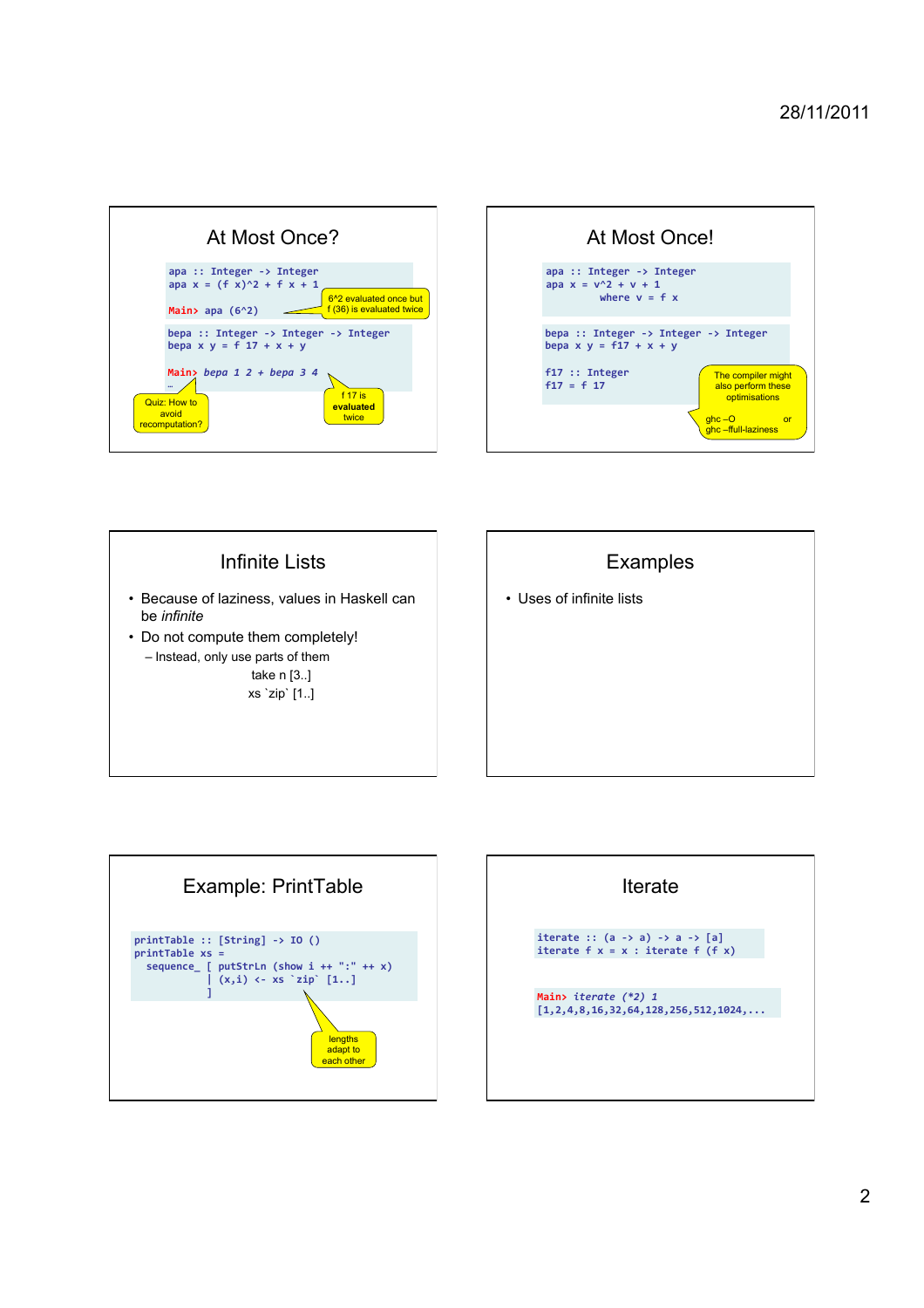

| repeat $:: a -> [a]$<br>repeat $x =$ iterate id $x =$             |
|-------------------------------------------------------------------|
|                                                                   |
| cycle $:: [a] \rightarrow [a]$<br>$cycle xs = concat (repeat xs)$ |







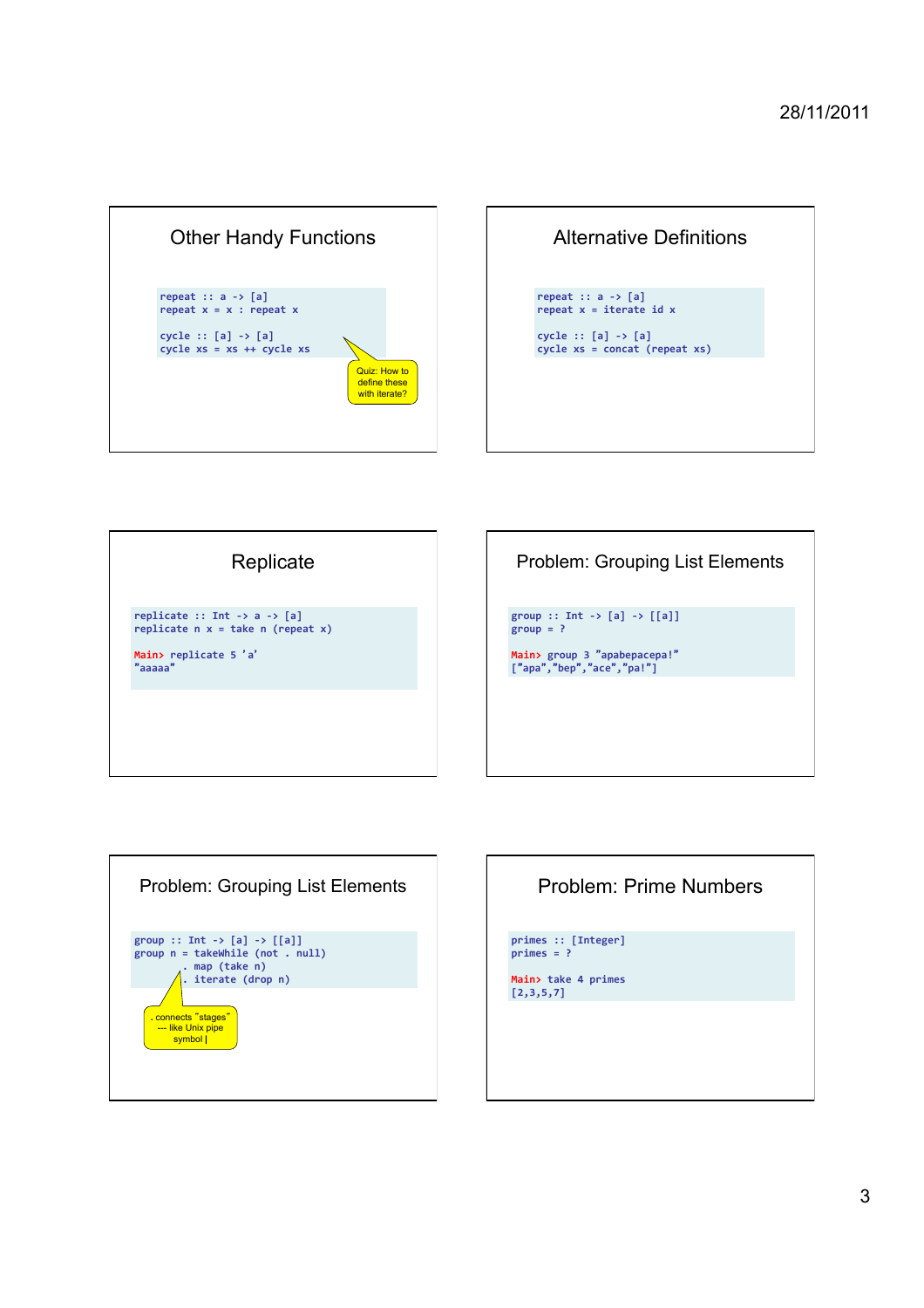









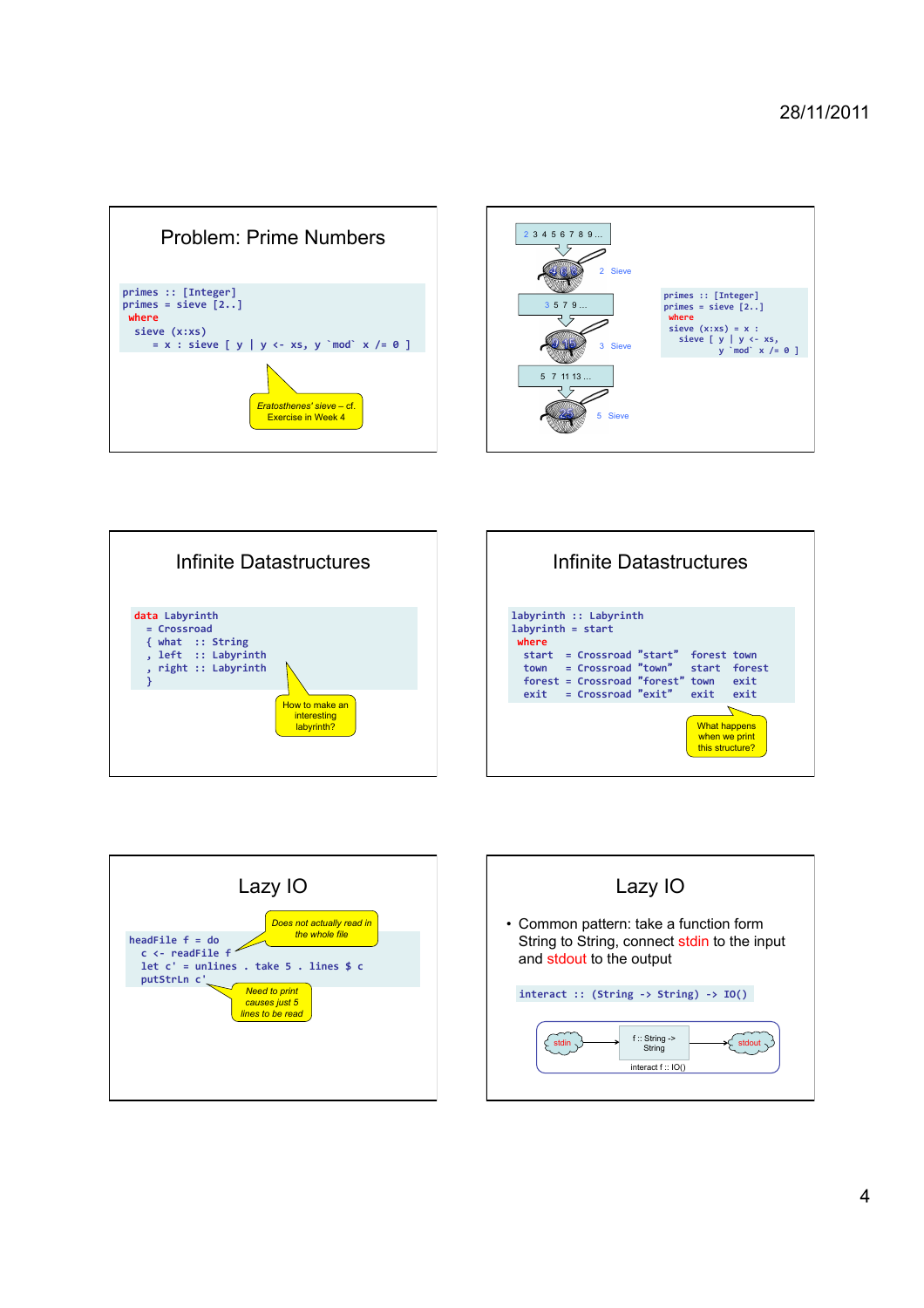### Lazy IO **Main>** *encodeLines*!! *hello+world+* hello%20world! *2+3=5+* 2%2B3%3D5! … **import)Network.HTTP.Base(urlEncode)) encodeLines)=)interact)\$ )) )))unlines).)map urlEncode).)lines))**

## Other IO Variants

String is a list of Char, each element is thus allocated individually. IO using String has very poor performance

- Data.ByteString provides an alternative non-lazy array-like representation **ByteString**
- Data.ByteString.Lazy provides a hybrid version which works like a list of max 64KB chunks

# Controlling Laziness

- Haskell includes some features to reduce the amount of laziness allowing us to decide *when* something gets evaluated
- Used for performance tuning, particularly for controlling space usage
- Not recommended that you mess with this unless you have to – hard to get right in general



## Example

• Sum of a list of numbers **million)::)Integer))**

**million)=)1000000)**

**Main)sum)[1..million])** Exception: Stack overflow \*\*



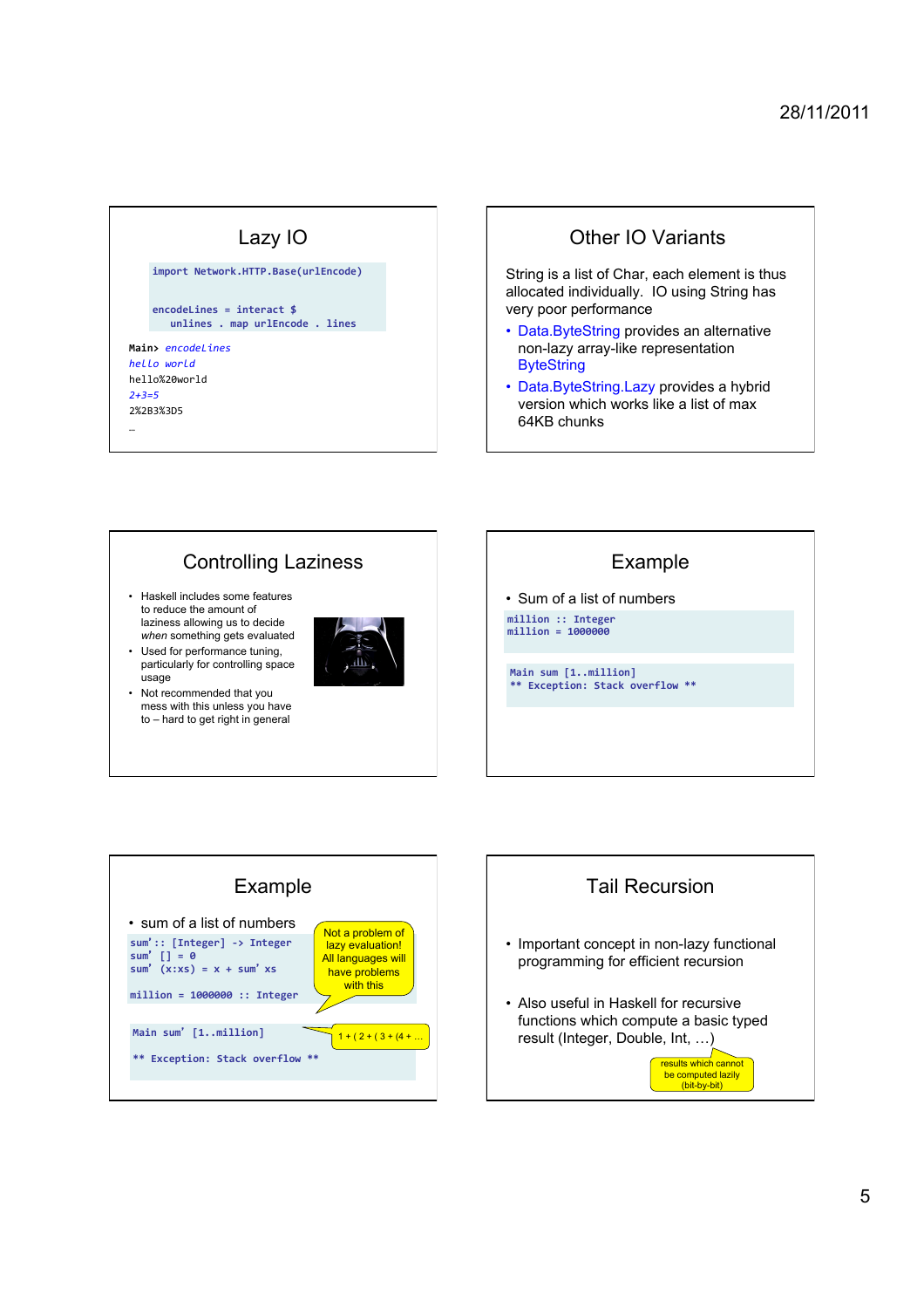









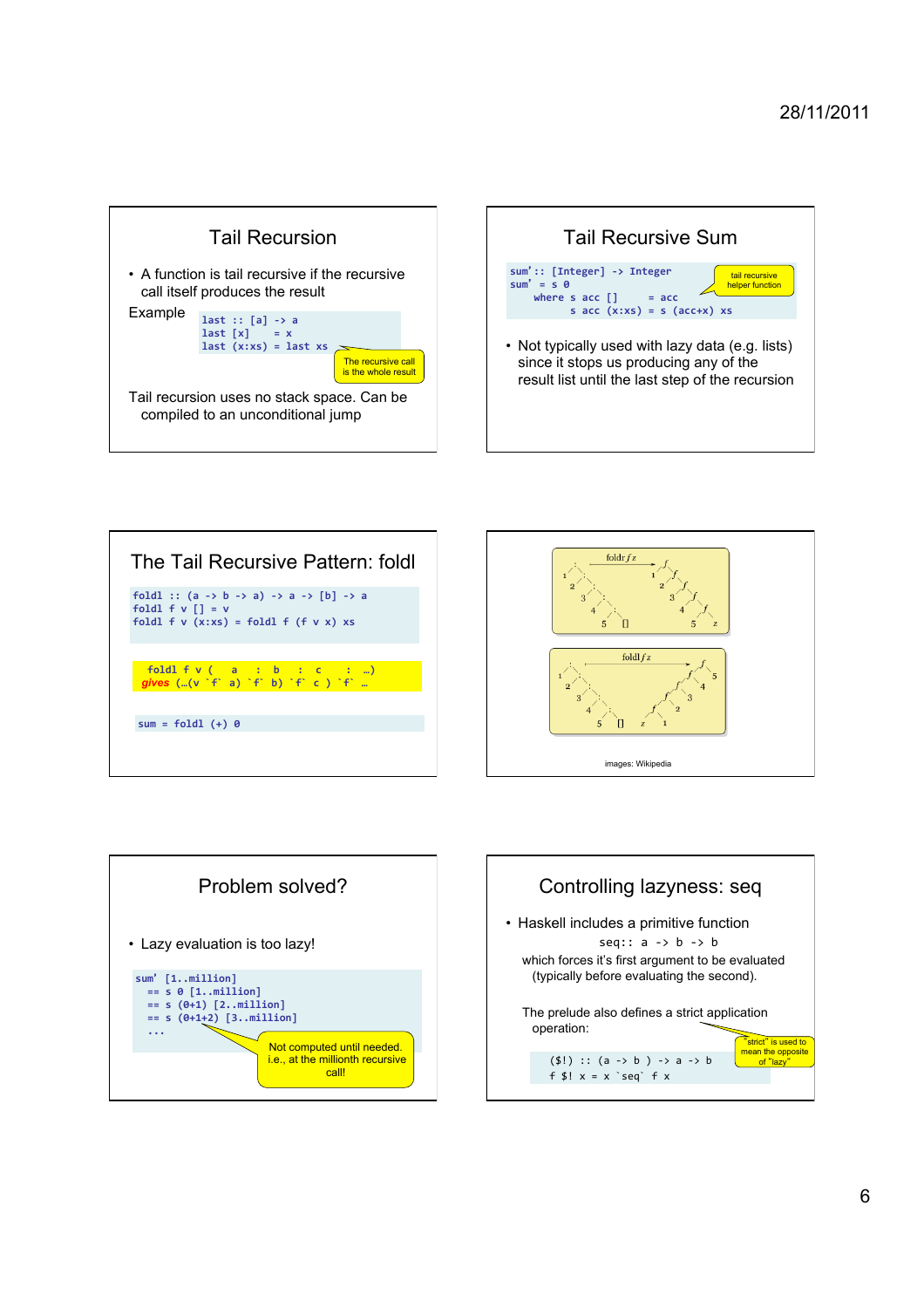

| Strict Tail Recursion: foldl'                                                                                                                                                                        |  |  |  |
|------------------------------------------------------------------------------------------------------------------------------------------------------------------------------------------------------|--|--|--|
| import Data.List(foldl')                                                                                                                                                                             |  |  |  |
| foldl':: $(a \rightarrow b \rightarrow a) \rightarrow a \rightarrow [b] \rightarrow a$<br>foldl' $f v$ $\vert$ = v<br>foldl' f $v(x:xs) = \text{let } a = f v x \text{ in}$<br>a `seq` foldl' f a xs |  |  |  |
|                                                                                                                                                                                                      |  |  |  |
|                                                                                                                                                                                                      |  |  |  |
|                                                                                                                                                                                                      |  |  |  |